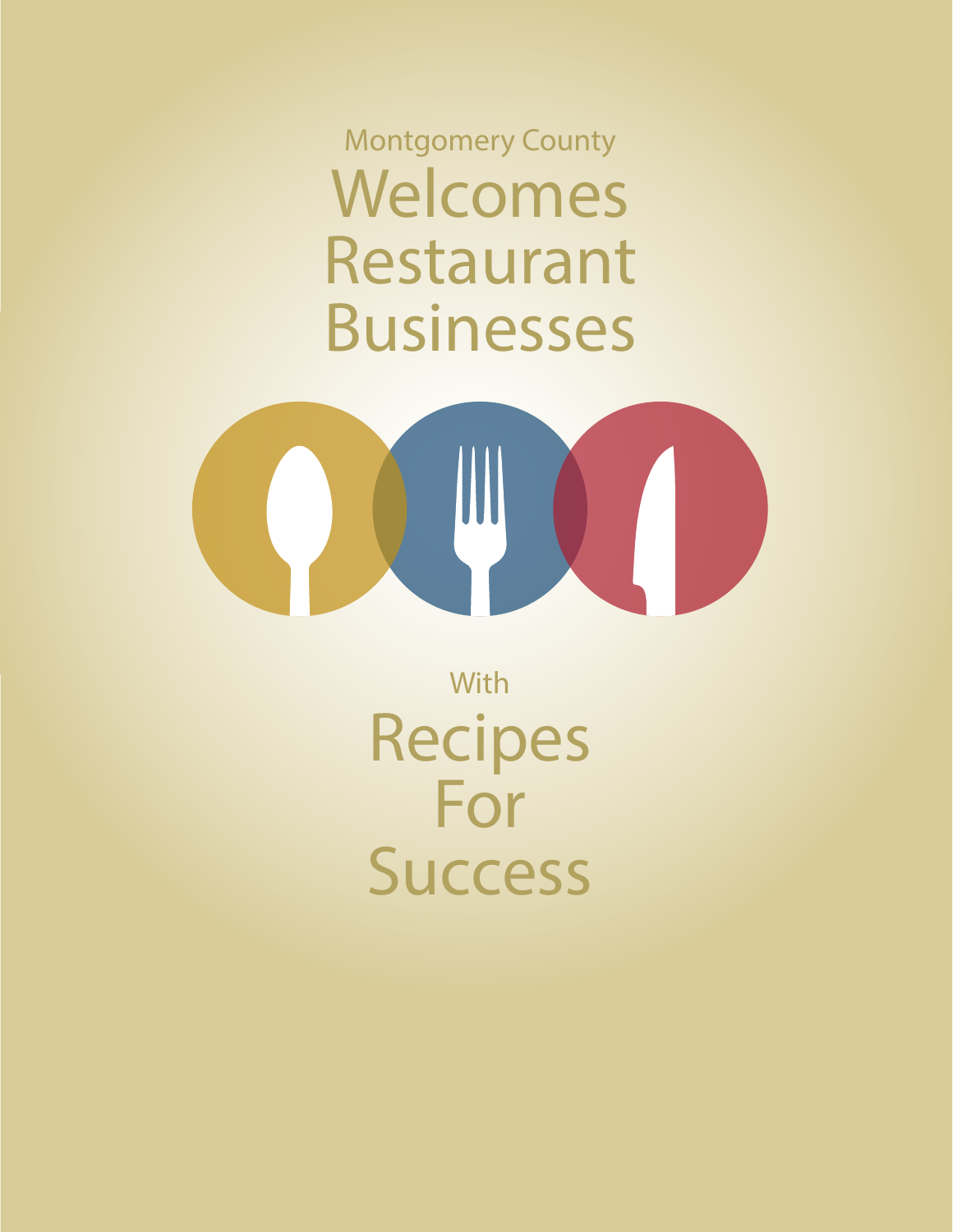

Call 311 in Montgomery County or 240-777-0311 outside of Montgomery County to schedule a pre-design consultation to discuss your new restaurant location or changes to existing restaurants. Pre-design consultations are held Tuesdays at 9:00am with representatives from the departments below as required.

#### **Department of Permitting Services (DPS)**

| A detailed description of the restaurant operation.<br>DPS needs to know the exact location of the property and<br>may need a site plan - showing the existing uses and the<br>existing parking to assess your required parking.<br>If not complete the Request for Information form on the<br>DPS website. DPS will search their records for any<br>existing Use and Occupancy Certificates. |
|-----------------------------------------------------------------------------------------------------------------------------------------------------------------------------------------------------------------------------------------------------------------------------------------------------------------------------------------------------------------------------------------------|
|                                                                                                                                                                                                                                                                                                                                                                                               |
|                                                                                                                                                                                                                                                                                                                                                                                               |
|                                                                                                                                                                                                                                                                                                                                                                                               |
| DPS may require "as built" architectural plans to<br>determine if the building/unit is in compliance.                                                                                                                                                                                                                                                                                         |
| DPS may have existing plans if permits were submitted for<br>this location. Complete the Request for Information form<br>on the DPS website.                                                                                                                                                                                                                                                  |
| DPS will need as much information as you have to assess<br>the type of permits required, permit costs and time to<br>review and issue the permits.                                                                                                                                                                                                                                            |
| One or more of the following permits could be required<br>depending on the existing conditions and your proposed<br>changes:<br><b>Building Permit</b><br><b>Electrical Permit</b>                                                                                                                                                                                                            |
|                                                                                                                                                                                                                                                                                                                                                                                               |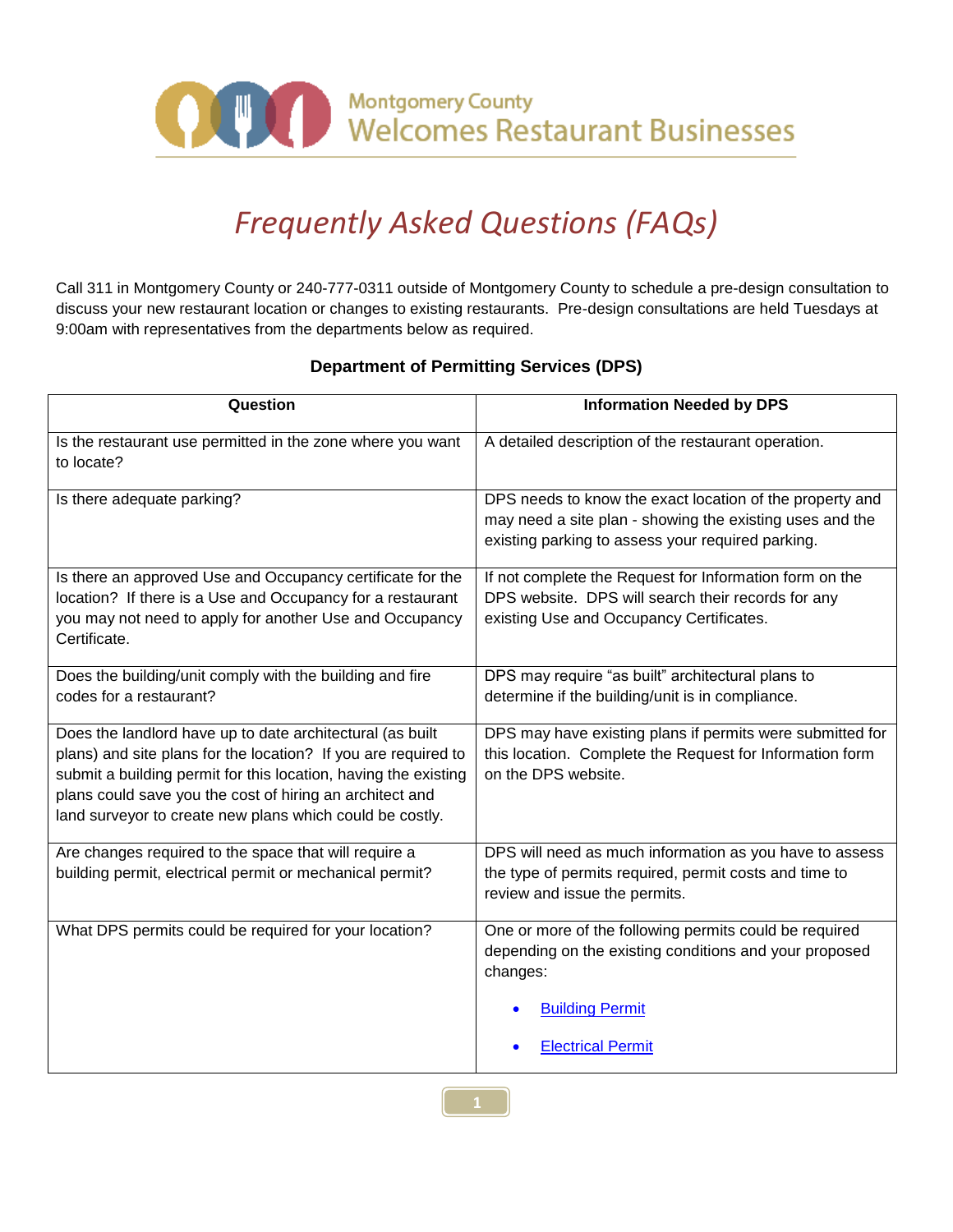

|                                                | <b>Mechanical Permit</b><br>$\bullet$                                                                                                                                                                                                                                                            |
|------------------------------------------------|--------------------------------------------------------------------------------------------------------------------------------------------------------------------------------------------------------------------------------------------------------------------------------------------------|
|                                                | <b>Fire Protection System Permit</b>                                                                                                                                                                                                                                                             |
|                                                | <b>Fire Alarm Permit</b>                                                                                                                                                                                                                                                                         |
|                                                | <b>Use and Occupancy Certificate</b>                                                                                                                                                                                                                                                             |
|                                                | <b>Sign Permit</b>                                                                                                                                                                                                                                                                               |
|                                                | <b>Right of Way Permit (outdoor seating)</b>                                                                                                                                                                                                                                                     |
|                                                | <b>Historic Area Work Permit</b>                                                                                                                                                                                                                                                                 |
|                                                | (See Design Consultation Application for complete list.)                                                                                                                                                                                                                                         |
| Is Roof Top dining and entertaining permitted? | If dining is permitted in the $\overline{Z}$ one, then a building permit<br>is required. Please check with your design professional<br>for all codes adopted in Montgomery County. For any<br>additional information or questions, call 311 or 240-777-<br>0311 and request the Zoning Division. |

#### **Alcohol Beverage Services (ABS)**

| Question                                                                                               | <b>Information Needed by Alcohol Beverage Services</b>                                                                                                                                                                                                                                                                                                                                                                                                                    |
|--------------------------------------------------------------------------------------------------------|---------------------------------------------------------------------------------------------------------------------------------------------------------------------------------------------------------------------------------------------------------------------------------------------------------------------------------------------------------------------------------------------------------------------------------------------------------------------------|
| Are you applying for an alcohol license?                                                               | Contact the Montgomery County Alcohol Beverage<br>Services at 240-777-1999 or 240-777-1904 (Outreach<br>Office) or visit www.montgomerycountymd.gov/ABS and<br>click on "applications" for basic information to get you<br>started. Applications are reviewed weekly and are<br>scheduled for a hearing 30 days out once the application<br>is complete. ABS staff will help you through the licensing<br>process and arrange an application review session if<br>needed. |
| Would you like to add a special permit to your current<br>license such as catering or an outdoor café? | Applications can be found online at<br>www.montgomerycountymd.gov/ABS under<br>"applications". Call 240-777-1999 of email<br>dlc@montgomerycountymd.gov for assistance.                                                                                                                                                                                                                                                                                                   |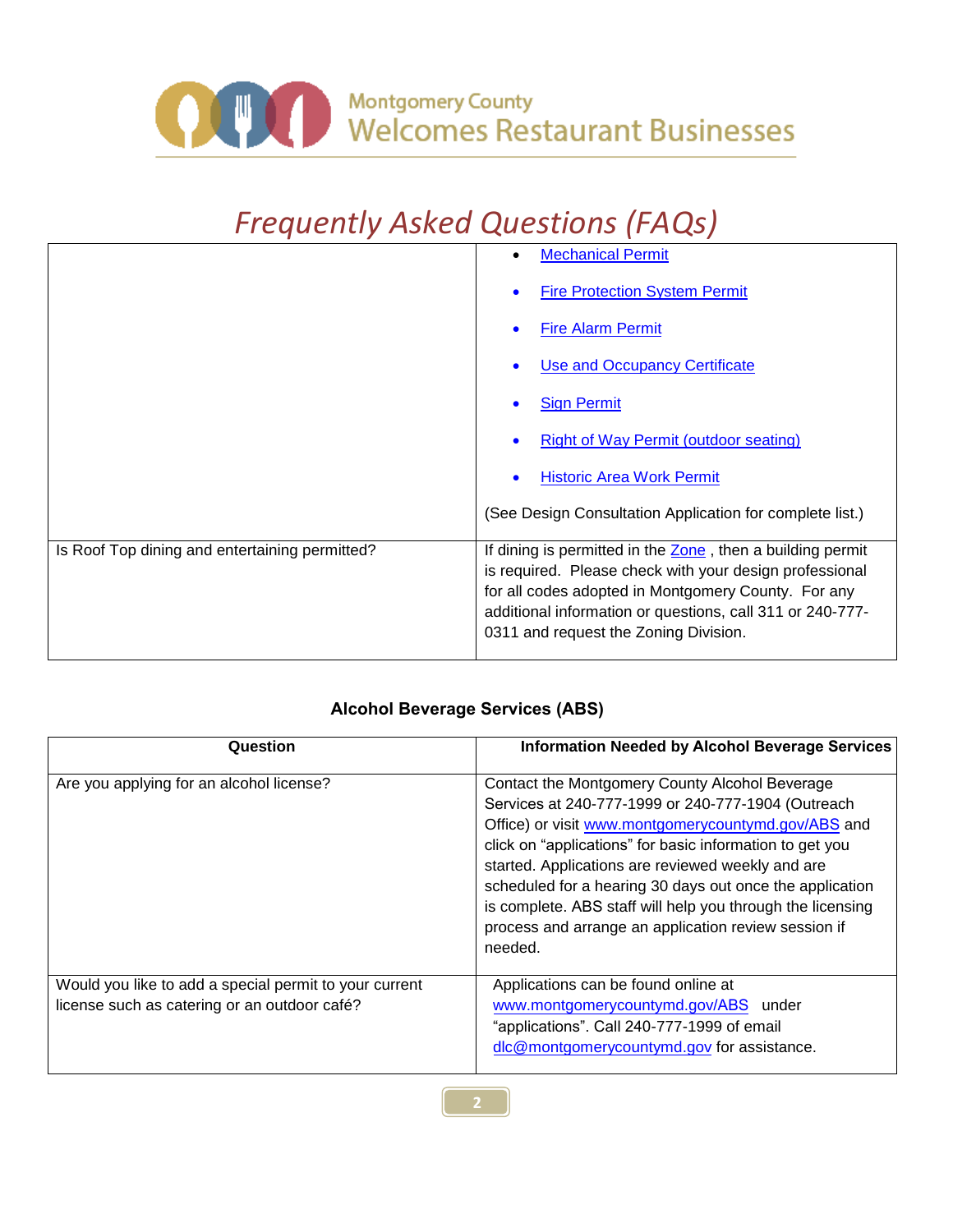

**Health and Human Services (HHS)**

| Question                                                                                 | <b>Information Needed by Health and Human Services</b>                                                                                                                                                                                                                                                                                    |
|------------------------------------------------------------------------------------------|-------------------------------------------------------------------------------------------------------------------------------------------------------------------------------------------------------------------------------------------------------------------------------------------------------------------------------------------|
|                                                                                          | (Food and Facilities Licenses)                                                                                                                                                                                                                                                                                                            |
| Are architectural drawings required?                                                     | If the facility is new construction or altered a complete set of<br>architectural drawings will be required. Contact (240)777-3986 for<br>detailed information. Plan submittal may also be required by the<br>State of Maryland if the facility is a chain restaurant. Contact the<br>Maryland Division of Food Control at (410)767-8400. |
| What additional information is needed with the<br>menu?                                  | A licensee may not operate an establishment unless the facility is<br>under the immediate control of a Certified Food Service Manager.<br>Provide the name of an employee who has obtained a Montgomery<br>County Certified Food Service Manager's card.                                                                                  |
| How does one obtain a Certified Food Manager<br>Card?                                    | An individual must take and pass an approved American National<br>Standards Institute (ANSI) course. Upon completion, the individual<br>must present the original certification along with a government<br>issued photo ID.                                                                                                               |
| Does Montgomery County have a Nutritional<br>Labeling law and who is required to comply? | Yes, If the facility is part of a chain with at least 20 locations in the<br>United States compliance with Montgomery County Nutritional<br>Labeling Law is required.                                                                                                                                                                     |
| Is it permissible to use Trans Fat in Montgomery<br>County?                              | No, any facility that prepares foods may not use partially<br>hydrogenated vegetable oils, shortenings, or margarines that<br>contain more than 0.5 grams of artificial trans fat per serving. This<br>regulation does not apply to food that is served directly to patrons in<br>the manufacturer's original sealed packaging.           |
| Does the facility plan to provide alcoholic<br>beverages?                                | Contact the Alcohol Beverage Services at (240)777-1999.                                                                                                                                                                                                                                                                                   |
| Will the facility be serviced by public water and                                        | Contact Washington Suburban Sanitary Commission (WSSC) at                                                                                                                                                                                                                                                                                 |
| sewer, or require a grease interceptor?                                                  | (301) 206-8000, or City of Rockville at (301) 314-8240.                                                                                                                                                                                                                                                                                   |
| Will the facility be serviced by well water or private<br>septic system?                 | Contact Department of Permitting Services at (240)777-6300                                                                                                                                                                                                                                                                                |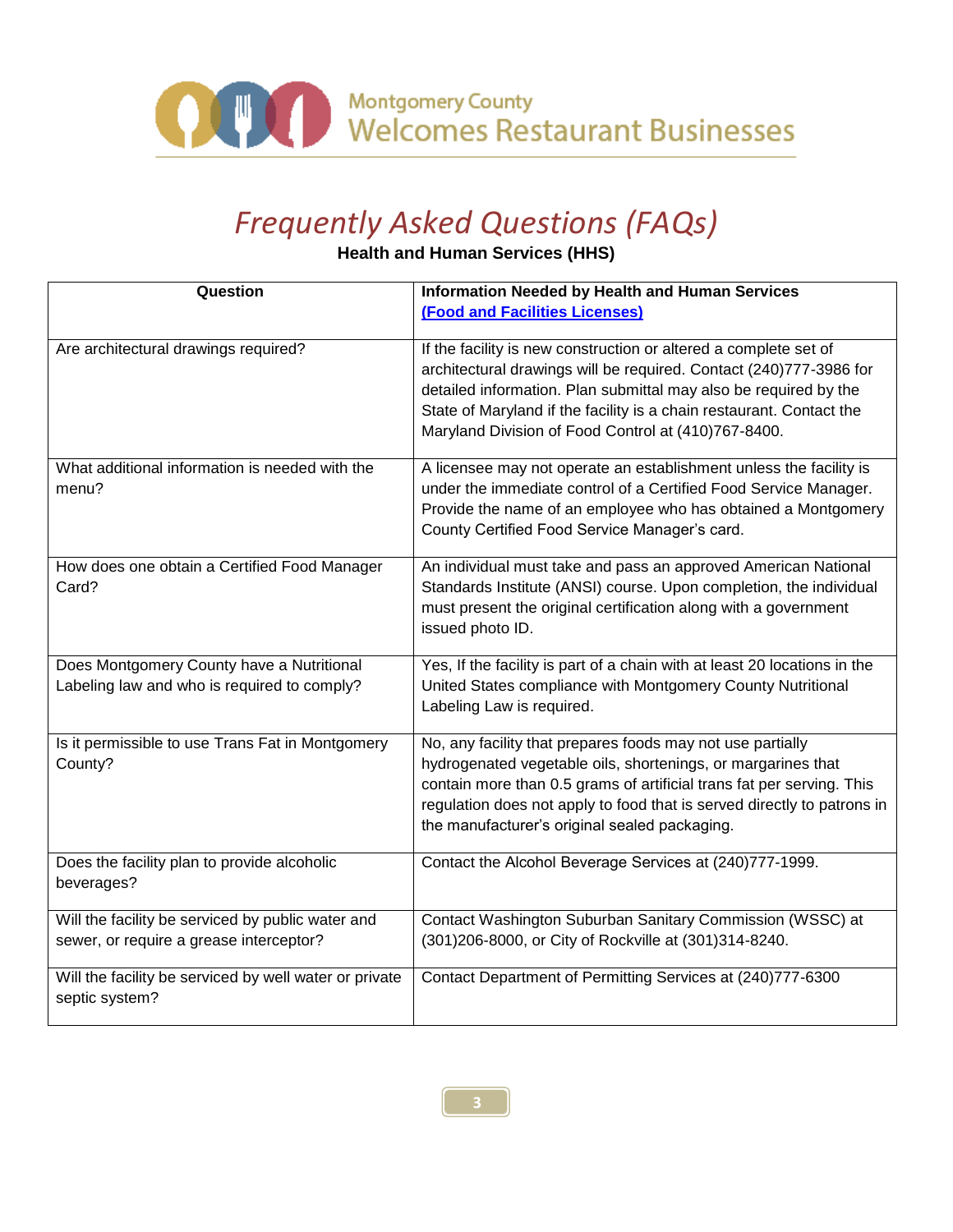

#### **Fire Department**

| Question                                                                                                                                                                                                                                | <b>Information Needed by Fire Department</b>                                                                                                                                                                                                                                             |
|-----------------------------------------------------------------------------------------------------------------------------------------------------------------------------------------------------------------------------------------|------------------------------------------------------------------------------------------------------------------------------------------------------------------------------------------------------------------------------------------------------------------------------------------|
| Am I changing the use and occupancy type of an<br>existing building? Am I moving into a new building<br>with no prior occupancy? If so, my site may be<br>required to have an approved fire department<br>access and water supply plan. | Contact the Montgomery County Office of the Fire Marshal (OFM)<br>at 240-777-2457 to check if there is an approved plan on file. If so,<br>obtain a copy and submit to DPS with your permit package. If not,<br>OFM staff will work with you and your design engineer to develop<br>one. |
| What permits may be required from the Office of<br>the Fire Marshal?                                                                                                                                                                    | Operational Permits allow the Office of the Fire Code Compliance<br>to track the required testing found in NFPA 25 (Standard for the<br>Inspection, Testing, and Maintenance of Water-Based Fire<br>Protection Systems) and NFPA 72 (National fire Alarm Code)                           |

#### **Department of Economic Development (DED)**

| Question                                                                        | Information Needed by Department of Economic Development                                                                                                                                                                      |
|---------------------------------------------------------------------------------|-------------------------------------------------------------------------------------------------------------------------------------------------------------------------------------------------------------------------------|
| Where can I find information about starting a<br>business in Montgomery County? | Visit the Montgomery County <b>Business Resources</b> page for more<br>information. Additional Resources are also available from the<br>Maryland Department of Business and Economic Development<br>(www.choosemaryland.org). |

#### **Montgomery County Circuit Court**

| Question                                                                | Information Needed by Montgomery County Circuit Court     |
|-------------------------------------------------------------------------|-----------------------------------------------------------|
| Do I need a Business License (Traders) to operate  <br>as a restaurant? | Yes. A restaurant is required to have a business license. |

#### **WSSC**

| Question                                                                                                                            | Information needed by WSSC                                                                                                                                                                                                                                                                                                                                                                                             |
|-------------------------------------------------------------------------------------------------------------------------------------|------------------------------------------------------------------------------------------------------------------------------------------------------------------------------------------------------------------------------------------------------------------------------------------------------------------------------------------------------------------------------------------------------------------------|
| Is the facility currently served by public<br>water and sewer?                                                                      | If not and you would like to be connected to either public water and / or sewer,<br>then contact WSSC Permit Services Unit at 301-206-4003.                                                                                                                                                                                                                                                                            |
| Are the existing water/sewer<br>connection and meter size large<br>enough to handle the proposed<br>domestic/fire pressure demands? | Contact the WSSC (301-206-4003) to determine the type of permits required;<br>permit costs, and provide the existing water and sewer service connection<br>sizes.<br>WSSC Plans Review staff will verify the adequacy of the service connections<br>and pipelines on-property to serve the domestic plumbing fixtures and related<br>water utilizing equipment during the review of the plumbing plans in concert with |

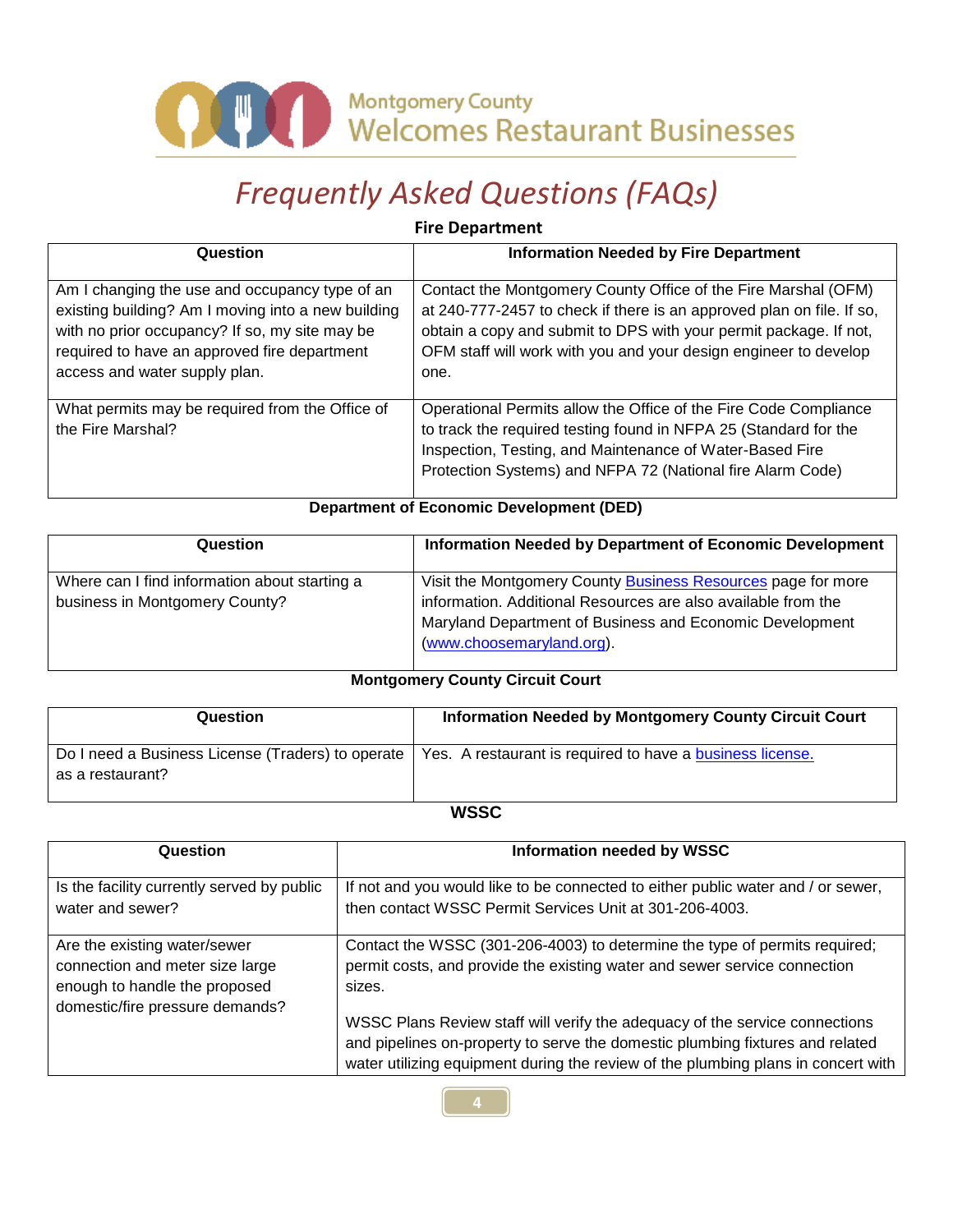

|                                                                                                                                                                                            | the issuance of the plumbing permit.                                                                                                                                                                                                                                                                         |
|--------------------------------------------------------------------------------------------------------------------------------------------------------------------------------------------|--------------------------------------------------------------------------------------------------------------------------------------------------------------------------------------------------------------------------------------------------------------------------------------------------------------|
|                                                                                                                                                                                            | WSSC staff <b>does not</b> determine the adequacy of water service connection or<br>pipelines on-property to serve fire protection systems. Montgomery County<br>requires a separate review of fire protection systems.                                                                                      |
|                                                                                                                                                                                            | However, for water connections 4" diameter and larger, WSSC staff will review<br>the civil "site utility" water design using flow demands provided by the applicant.                                                                                                                                         |
|                                                                                                                                                                                            | In general, where new or larger service connections are needed, the onus is on<br>the owner and their design and construction teams to make timely and accurate<br>request for new service connections and flow demands where applicable.                                                                    |
| What should I do prior to removing<br>fixtures on an existing space?                                                                                                                       | It is the applicant/owner responsibility to hire a WSSC Registered Master<br>Plumber to apply for a System Development Charge (SDC) Fixture Credit<br>Permit and WSSC will perform an inspection to verify the fixture count for SDC<br>credits prior to removal of fixtures and demolition of the building. |
| What should I do if it is determined that<br>the current water, sewer connection or<br>meter size is not adequate to service<br>my future water demand and fire<br>sprinkler requirements? | If you should need to abandon your current water or sewer connection and<br>upgrade the service connection size to meet new water/sewer demands, then<br>contact WSSC Permit Services Unit at 301-206-4003 to review what forms,<br>documents and fees will be required.                                     |
| Are plumbing drawings required? And if<br>so, how long is the plan review<br>process?                                                                                                      | Plumbing drawings are required for all new food service establishments and<br>owner initiated retrofits of existing spaces/buildings. First review may take up to<br>15 business days; subsequent reviews, if needed, may also take up to 15<br>business days, but generally they do not.                    |
| What is the submittal process for<br>plumbing drawings?                                                                                                                                    | WSSC accepts plumbing plans electronically or in full scale paper format. For<br>electronic submittals, applicants (must be a WSSC licensed Master<br>Plumber/Gasfitter), must first submit their permit application, and then they will<br>receive an "invitation" to upload plans.                         |
|                                                                                                                                                                                            | In general, drawings shall include: floor plans, riser schematics (2D), and<br>equipment and fixture schedules. Risers are required for DWV, water, and gas;<br>risers shall also include sufficient information to assess pipe sizing and proper<br>schemes.                                                |
| What WSSC Permits may be required<br>for your project?                                                                                                                                     | A Long Form Permit will need to be applied for by a WSSC Registered Master<br>Plumber that you have hired to perform the work required and to schedule all                                                                                                                                                   |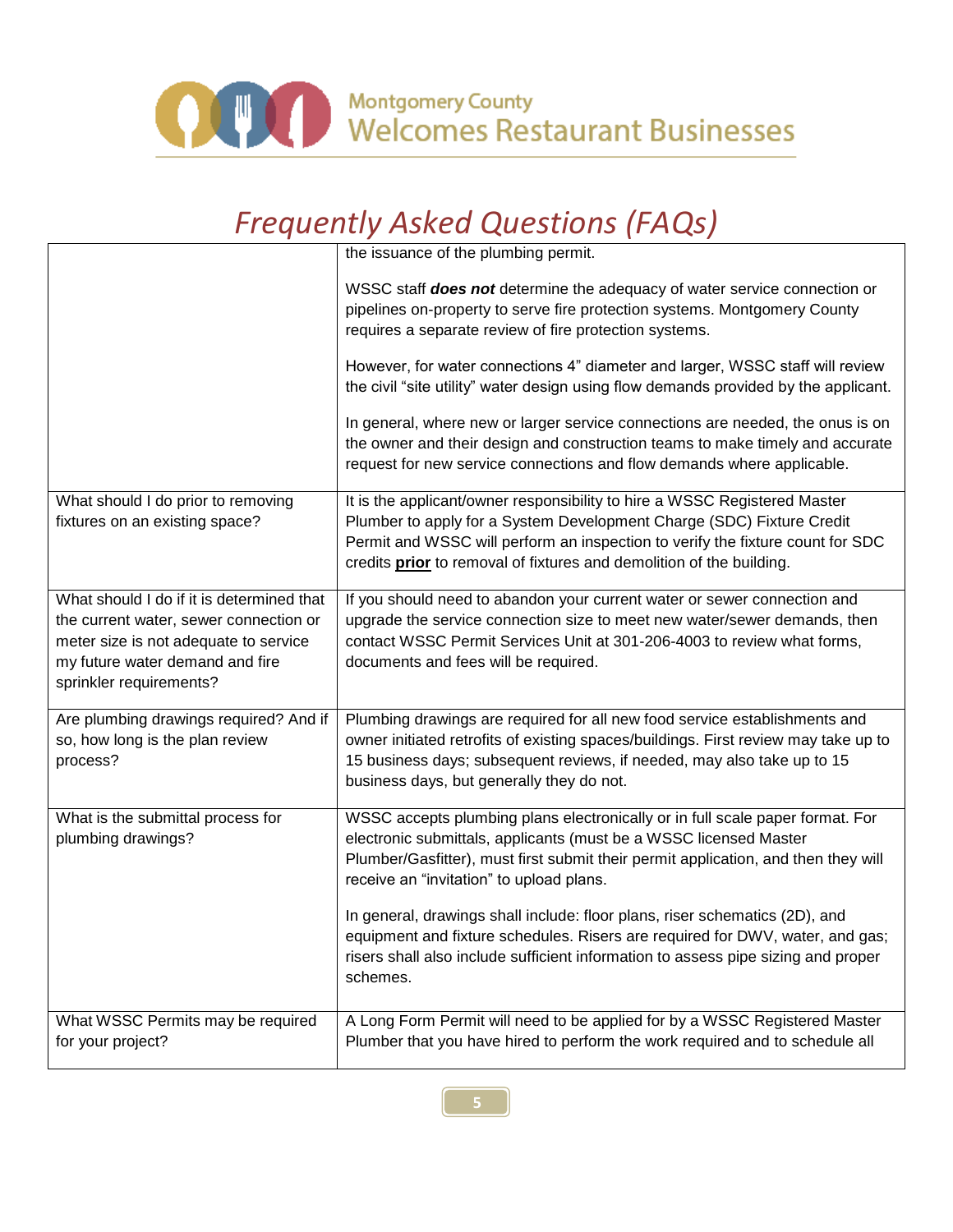

|                                                                                         | plumbing / fuel gas inspections.                                                                                                                        |
|-----------------------------------------------------------------------------------------|---------------------------------------------------------------------------------------------------------------------------------------------------------|
| What is the timeframe for the issuance<br>of Permits?                                   | This will depend on the type of Permit that you (abandonment / service<br>connections) or your plumber (plumbing / fuel gas permits) will need to apply |
|                                                                                         | for.                                                                                                                                                    |
| Who do I contact with questions<br>regarding Permits and Fees?                          | WSSC - Permit Services Unit at (301) 206-4003.                                                                                                          |
| Who do I contact with questions<br>regarding plan review?                               | WSSC - Regulatory Services Group, Plans Review at (301) 206-8886 or<br>PlumbingPlansReview@wsscwater.com                                                |
| Who do I contact with questions<br>regarding the WSSC Plumbing Gas<br>Code Regulations? | WSSC - Regulatory Services Group, Plumbing Code Inquiries at (301) 206-<br>8886. PlumbingPlansReview@wsscwater.com                                      |
| Who do I contact with questions<br>regarding Grease Interceptor                         | WSSC - Regulatory Services Group, Plans Review at (301) 206-8886.                                                                                       |
| requirements?                                                                           | PlumbingPlansReview@wsscwater.com                                                                                                                       |
| What Code does WSSC use and<br>enforce.                                                 | WSSC uses the 2015 WSSC Plumbing & Fuel Gas Code.                                                                                                       |

Other Approvals may be required from the following agencies:

- [SHA](http://www.roads.maryland.gov/Home.aspx) (State Highway Administration)
- [Maryland-National Capital Park & Planning Commission](http://www.mncppc.org/commission_home.html)
- [Department of Health and Human Services](http://www.montgomerycountymd.gov/HHS-Special/LandRindex.html)
- Townships

#### **Other Agencies to Contact**

| Other Agencies and Utilities to<br>Contact | <b>Allegheny Power</b>              |
|--------------------------------------------|-------------------------------------|
|                                            | Baltimore Gas & Electric Co. (BG&E) |
|                                            | <b>Historical Preservation</b>      |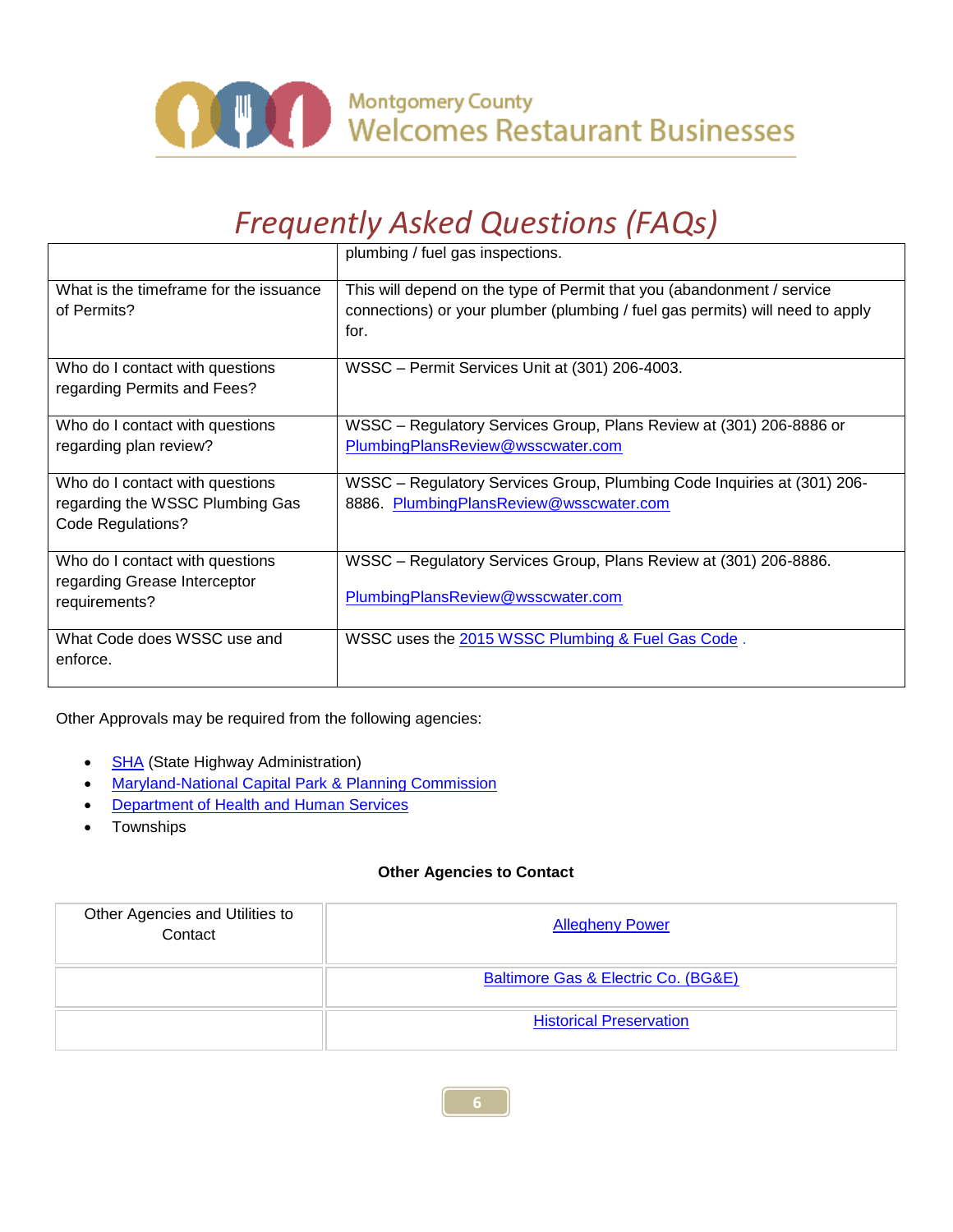

**Other Agencies to Contact**

| <b>International Code Council (ICC)</b>                                            |
|------------------------------------------------------------------------------------|
| <b>Maryland Department of Assessments and Taxation</b>                             |
| <b>Miss Utility</b>                                                                |
| <b>MNCPPC: Historic Area Work Permits</b>                                          |
| <b>MNCPPC: MC Atlas</b>                                                            |
| <b>MNCPPC: Zoning</b>                                                              |
| <b>Municipalities</b>                                                              |
| <b>National Fire Protection Association (NFPA)</b>                                 |
| <b>Potomac Electric Power Company (PEPCO)</b>                                      |
| U.S. Department of Energy (DOE) by Pacific Northwest National Laboratory<br>(PNNL) |
| Verizon                                                                            |
| <b>Washington Gas Light Co.</b>                                                    |
| <b>WSSC</b>                                                                        |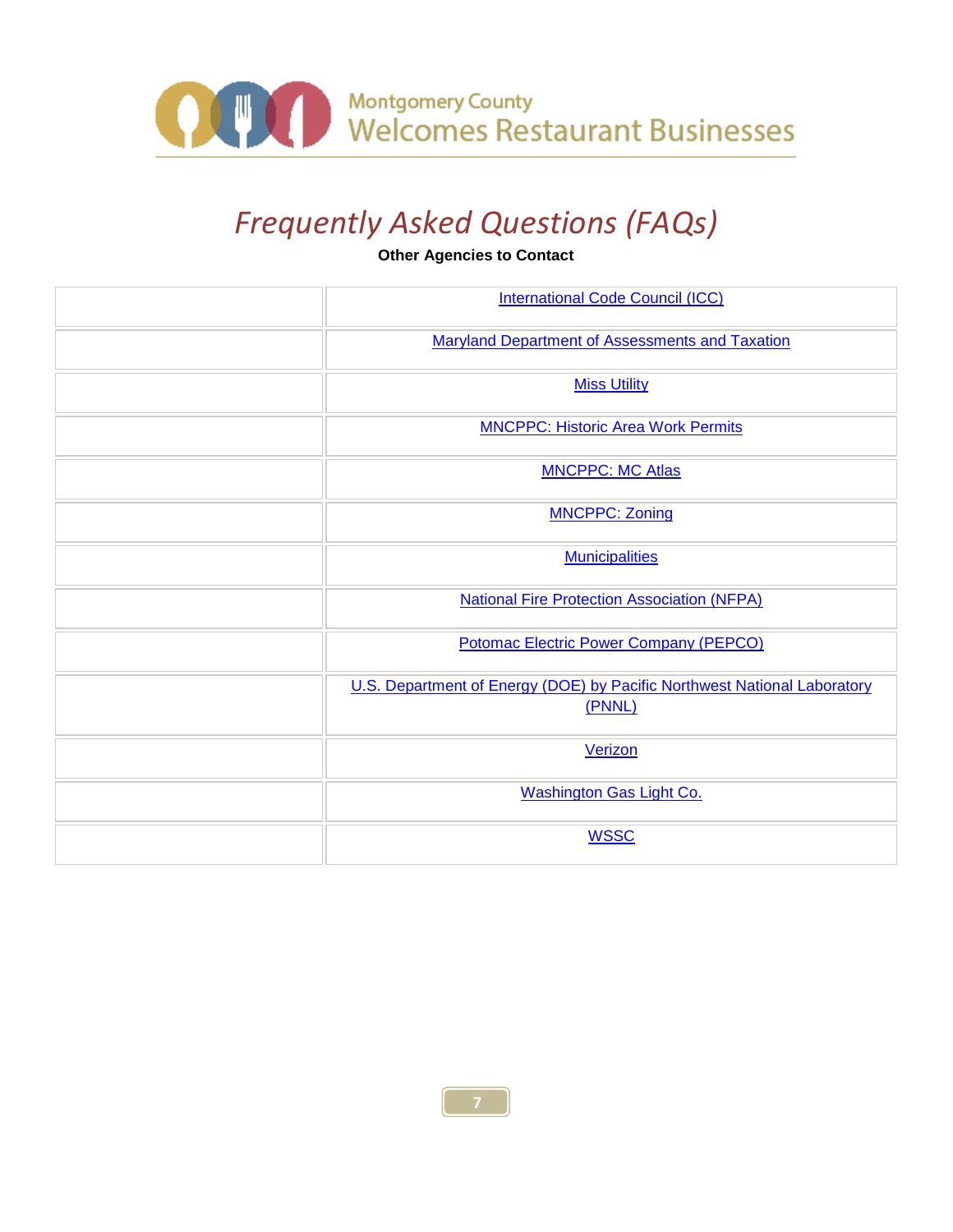

# **DPS** Montgomery County<br>
DPS Department of Permitting Services



Wheaton, MD 20902 Phone: 311 in Montgomery County or (240) 777-0311

|                                                                                                     | A. Client Information                                                                             |                                            |  |  |
|-----------------------------------------------------------------------------------------------------|---------------------------------------------------------------------------------------------------|--------------------------------------------|--|--|
|                                                                                                     |                                                                                                   |                                            |  |  |
|                                                                                                     |                                                                                                   |                                            |  |  |
|                                                                                                     |                                                                                                   |                                            |  |  |
| Client's Point of Contact:                                                                          |                                                                                                   |                                            |  |  |
|                                                                                                     |                                                                                                   |                                            |  |  |
|                                                                                                     |                                                                                                   |                                            |  |  |
|                                                                                                     |                                                                                                   |                                            |  |  |
|                                                                                                     | <b>B. Project Information</b>                                                                     |                                            |  |  |
|                                                                                                     |                                                                                                   |                                            |  |  |
|                                                                                                     |                                                                                                   |                                            |  |  |
|                                                                                                     |                                                                                                   |                                            |  |  |
|                                                                                                     |                                                                                                   | Alteration? $(Y/N)$                        |  |  |
|                                                                                                     |                                                                                                   |                                            |  |  |
|                                                                                                     |                                                                                                   |                                            |  |  |
| Building # of Stories:                                                                              |                                                                                                   |                                            |  |  |
|                                                                                                     |                                                                                                   |                                            |  |  |
|                                                                                                     |                                                                                                   |                                            |  |  |
|                                                                                                     |                                                                                                   |                                            |  |  |
|                                                                                                     |                                                                                                   |                                            |  |  |
|                                                                                                     | C. Meeting Information                                                                            |                                            |  |  |
|                                                                                                     | Number of attendees you expect to bring:                                                          |                                            |  |  |
|                                                                                                     | Provide copy of Site plan and Building Existing & Proposed Plan<br>D. Meeting Agenda / Check List |                                            |  |  |
| Please review related links available at DPS website. Check "YES" for items needed to be discussed: |                                                                                                   |                                            |  |  |
|                                                                                                     |                                                                                                   |                                            |  |  |
| <b>YES</b>                                                                                          | <b>Permit/License</b>                                                                             | <b>Department</b>                          |  |  |
| <b>NA</b>                                                                                           | <b>DPS eServices</b>                                                                              | <b>DPS</b>                                 |  |  |
| <b>NA</b>                                                                                           | <b>Restaurant Welcome Packet</b>                                                                  | <b>DPS</b>                                 |  |  |
| NA                                                                                                  | <b>Zoning FAQ</b>                                                                                 | <b>DPS</b>                                 |  |  |
| $\Box$                                                                                              | <b>Commercial Change of Use</b>                                                                   | <b>DPS</b>                                 |  |  |
|                                                                                                     | <b>Commercial New Construction</b>                                                                | <b>DPS</b>                                 |  |  |
|                                                                                                     | <b>Commercial Additions</b>                                                                       | <b>DPS</b>                                 |  |  |
|                                                                                                     | <b>Commercial Interior Alteration</b> Interior and Exterior Alterations                           | Department of Permitting Services<br>(DPS) |  |  |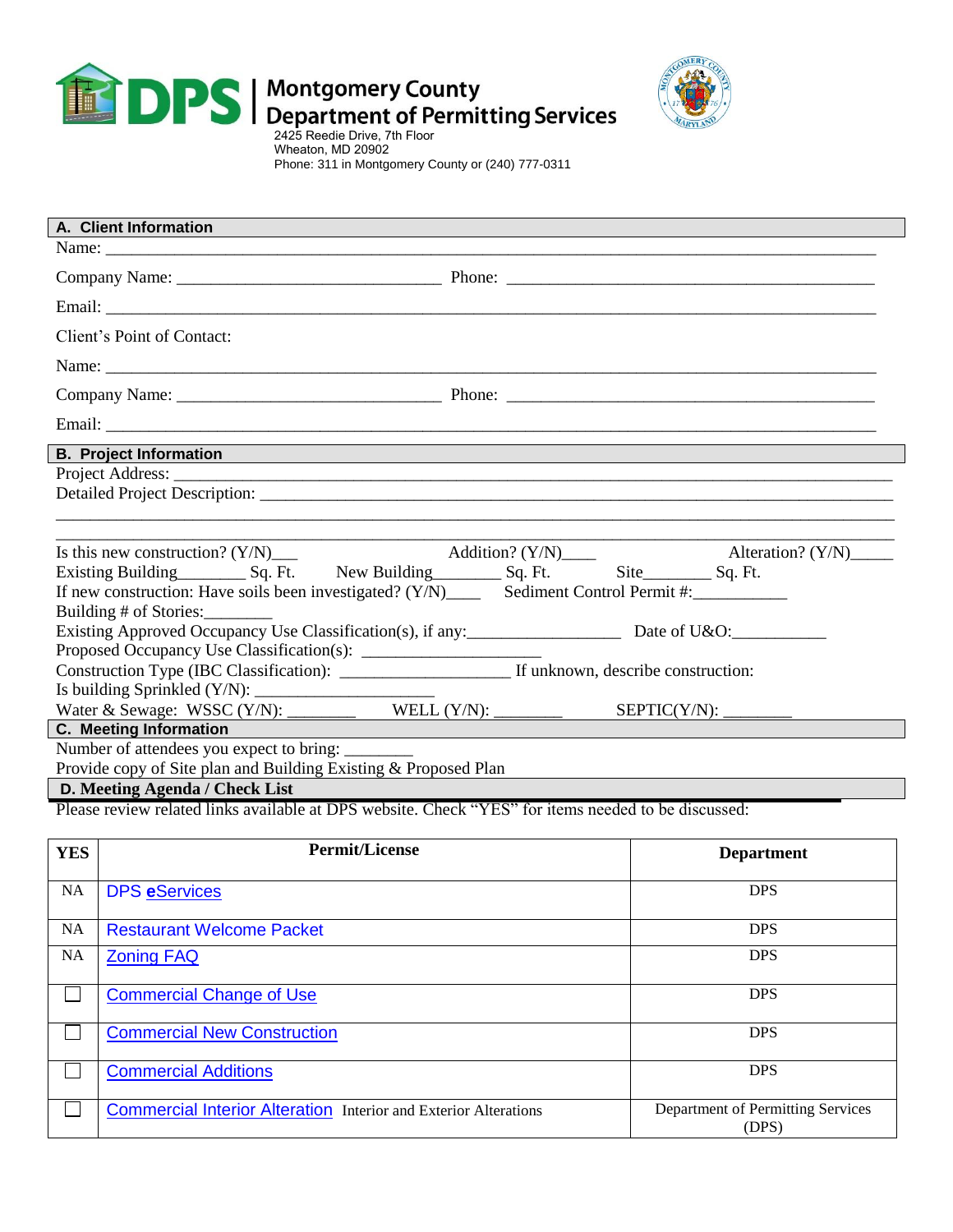

## **DPS** Montgomery County<br>Department of Permitting Services



Wheaton, MD 20902 Phone: 311 in Montgomery County or (240)777-0311 Fax: (240)777-6262 http://www.montgomerycountymd.gov/permittingservices

#### Restaurant Design Consultation Application

| L.            | <b>Commercial Fast Track</b>                                                                                                                                                                                                                                  | <b>DPS</b>                                                 |
|---------------|---------------------------------------------------------------------------------------------------------------------------------------------------------------------------------------------------------------------------------------------------------------|------------------------------------------------------------|
|               | <b>Sign Permit</b>                                                                                                                                                                                                                                            | <b>DPS</b>                                                 |
|               | <b>Historic Area Work Permit</b>                                                                                                                                                                                                                              | <b>DPS</b>                                                 |
|               | <b>Electrical Permit</b>                                                                                                                                                                                                                                      | <b>DPS</b>                                                 |
|               | <b>Mechanical Permit</b>                                                                                                                                                                                                                                      | <b>DPS</b>                                                 |
|               | <b>Fire Protection</b><br><b>Fire Protection System Permit</b><br><b>Fire Alarm Permit</b>                                                                                                                                                                    | <b>DPS</b>                                                 |
|               | Public Right-of-Way<br><b>Driveway Permit</b>                                                                                                                                                                                                                 | <b>DPS</b>                                                 |
|               | <b>Revocable Public Right-of-Way</b><br><b>Outdoor Café Seating Guideline</b>                                                                                                                                                                                 |                                                            |
|               | <b>County Well Location Permit</b>                                                                                                                                                                                                                            | <b>DPS</b>                                                 |
|               | <b>Sediment Control Permit</b>                                                                                                                                                                                                                                | <b>DPS</b>                                                 |
| $\mathcal{L}$ | Fire Department access and water supply plan - Operational Permit<br>http://www.montgomerycountymd.gov/mcfrs-code/permits.html#Operational                                                                                                                    | Department of Fire and Rescue<br><b>Services</b><br>(DFRS) |
|               | Alcoholic Beverage<br>http://www.montgomerycountymd.gov/DLCLRE/Licensure/licenses.html                                                                                                                                                                        | Department of Liquor Control<br>(DLC)                      |
|               | Architectural Drawings submitted to Health and Human Services<br>Architectural Drawings submitted to State of Maryland for chain<br>restaurant<br><b>Certified Food Manager</b><br>http://www.montgomerycountymd.gov/hhs-special/LandRLicenseFoodService.html | <b>Health and Human Services</b><br>(HHS)                  |
| <b>DDQ</b>    | Nutritional Labeling Law - Compliance<br>http://www.montgomerycountymd.gov/hhs-special/LandREnviroHealthMenu.html<br>$\mathbf{r}$ and the contract of $\mathbf{r}$                                                                                            | <b>HHS</b>                                                 |

DPS – Department of Permitting Services

DLC – Department of Liquor Control, Division of Licensure, Regulation and Education

DFRS –Department of Fire and Rescue Services, Fire Code Compliance

HHS – Department of Health and Human Services, Licensure and Regulatory Services CC – Circuit Court

Circuit Court

NA – Not Applicable